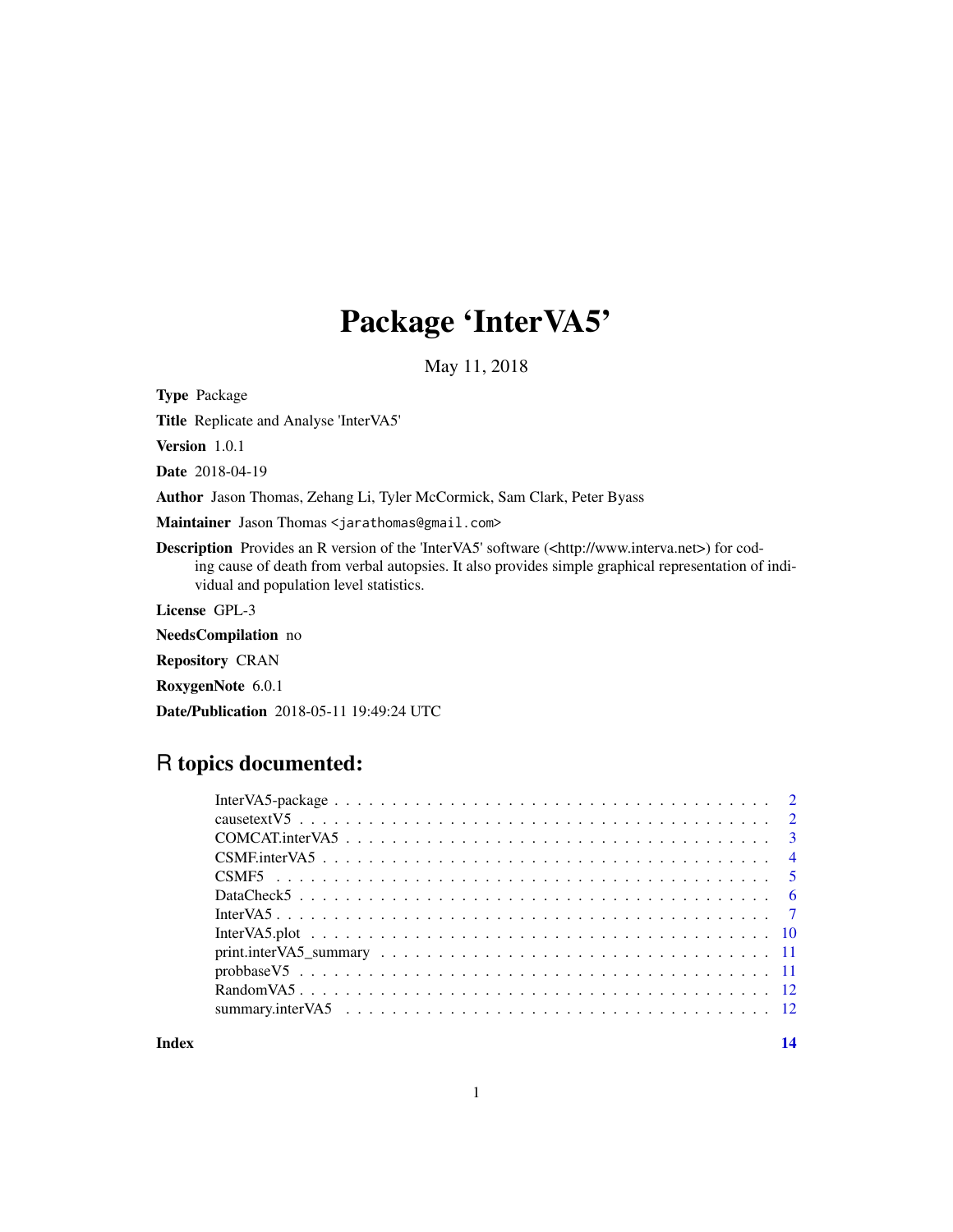<span id="page-1-0"></span>InterVA5-package *Perform InterVA5 algorithm and provide graphical summarization of COD distribution.*

# Description

Computes individual cause of death and population cause-specific mortality fractions using the InterVA5 algorithm. Provides a simple graphical representation of the result.

# Details

To get the most up-to-date version of the package, as well as the past versions, please check the github repository at: <https://github.com/jarathomas/InterVA5-R-Replicate/>

> Package: InterVA5 Type: Package Version: 1.0 Date: 2018-02-01 License: GPL-3

#### Author(s)

Jason Thomas, Zehang Li, Tyler McCormick, Sam Clark Maintainer: Jason Thomas <jarathomas@gmail.com>

#### References

http://www.interva.net/

causetextV5 *Translation list of COD codes*

#### Description

This is the translation of COD abbreviation codes into their corresponding full names.

#### Format

A data frame with the translation of codes to their names for 3 pregnancy statuses, 61 CODs (both the version of COD only and COD with group code), and 6 circumstances of mortality (COMCAT).

#### Examples

data(causetextV5)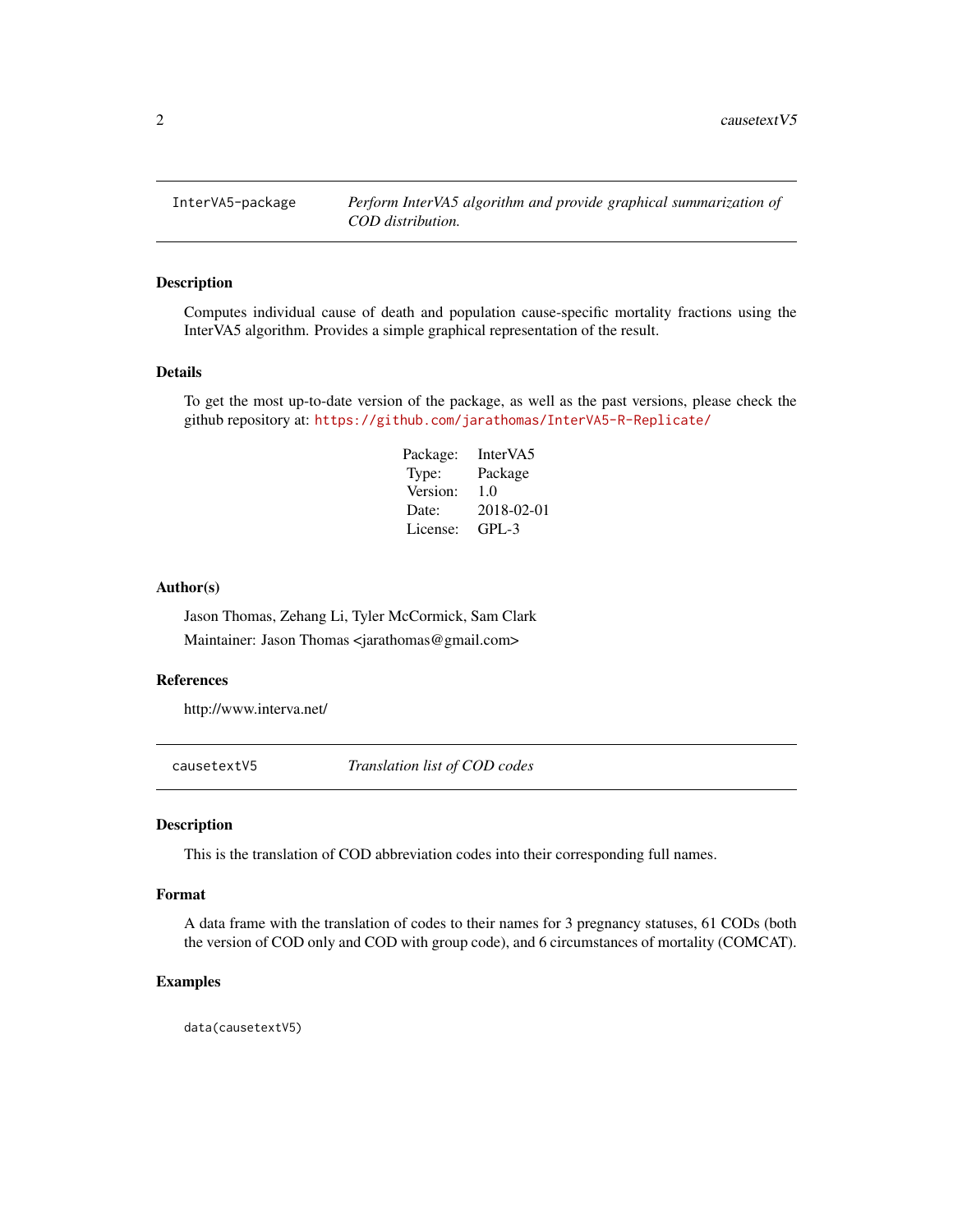<span id="page-2-0"></span>COMCAT.interVA5 *Summarize population level mortality fraction by Circumstance of Mortality Category*

#### Description

The function takes input of a list of va object and calculates the mortality fraction by Circumstance of Mortality Category.

#### Usage

COMCAT.interVA5(va)

#### Arguments

va The list of va object to summarize.

# Value

dist.cod The cause-specific mortality fraction (including undetermined category).

#### Author(s)

Jason Thomas, Zehang LI, Tyler McCormick, Sam Clark

#### See Also

#### [CSMF5](#page-4-1)

# Examples

```
## Not run:
data(RandomVA5)
# only fit first 20 observations for a quick illustration
RandomVA5 <- RandomVA5[1:20, ]
sample.output <- InterVA5(RandomVA5, HIV = "h", Malaria = "v",
       write=TRUE, directory = tempdir(),
       filename = "VA5_result", output = "extended", append = FALSE)
## Get CSMF without plots
comcat <- COMCAT.interVA5(sample.output$VA5)
```
## End(Not run)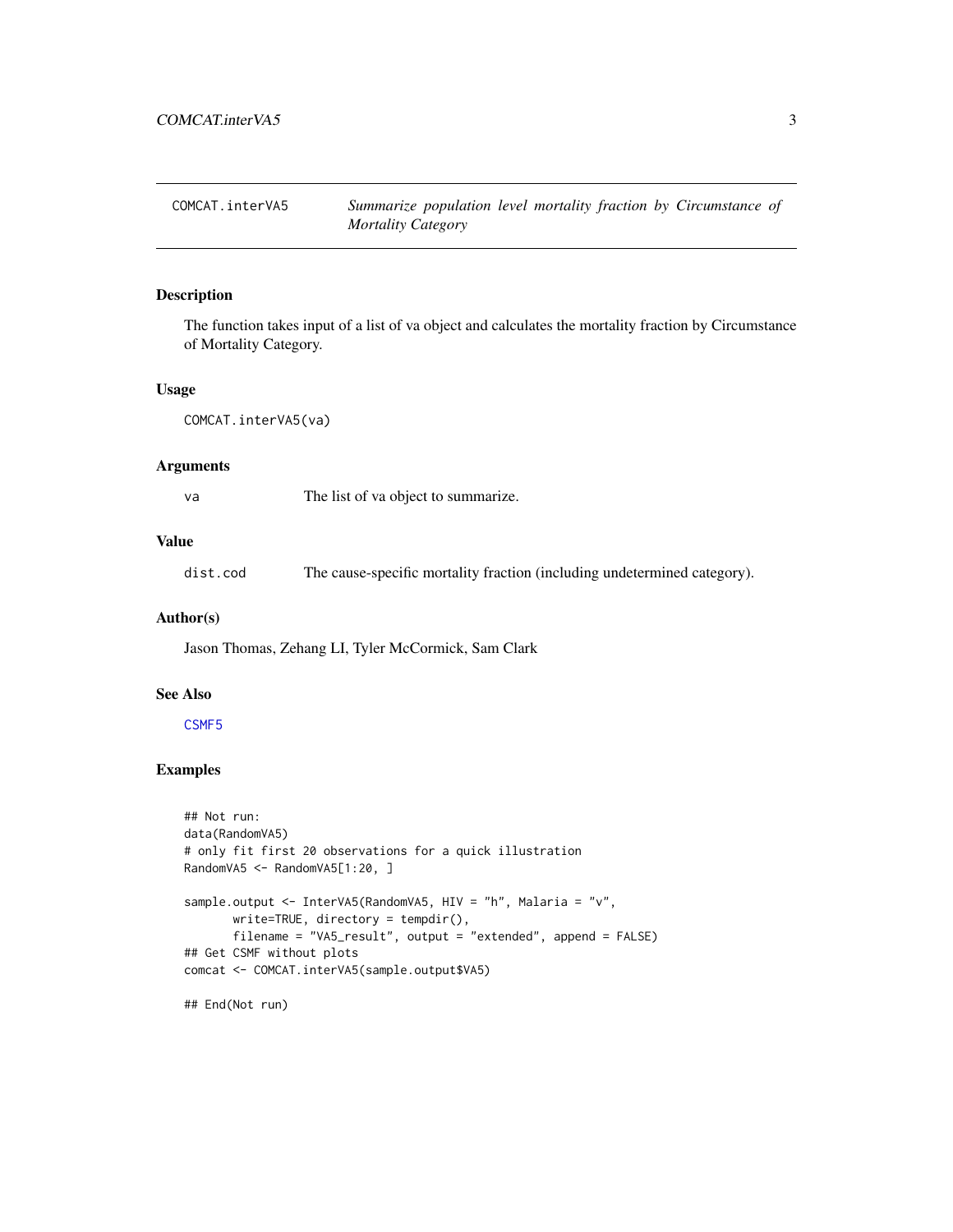<span id="page-3-1"></span><span id="page-3-0"></span>

The function takes input of a list of va object and calculates the cause-specific mortality fraction. It only calculates CSMF5 as aggregation of up to the third largest causes.

#### Usage

CSMF.interVA5(va)

#### Arguments

| va | The list of va object to summarize. |  |
|----|-------------------------------------|--|
|----|-------------------------------------|--|

#### Value

dist.cod The cause-specific mortality fraction (including undetermined category).

#### Author(s)

Jason Thomas, Zehang LI, Tyler McCormick, Sam Clark

#### See Also

[CSMF5](#page-4-1)

#### Examples

```
## Not run:
data(RandomVA5)
# only fit first 20 observations for a quick illustration
RandomVA5 <- RandomVA5[1:20, ]
sample.output <- InterVA5(RandomVA5, HIV = "h", Malaria = "v", write=TRUE,
     directory = tempdir(), filename = "VA5_result", output = "extended", append = FALSE)
## Get CSMF without plots
csmf <- CSMF.interVA5(sample.output$VA5)
## End(Not run)
```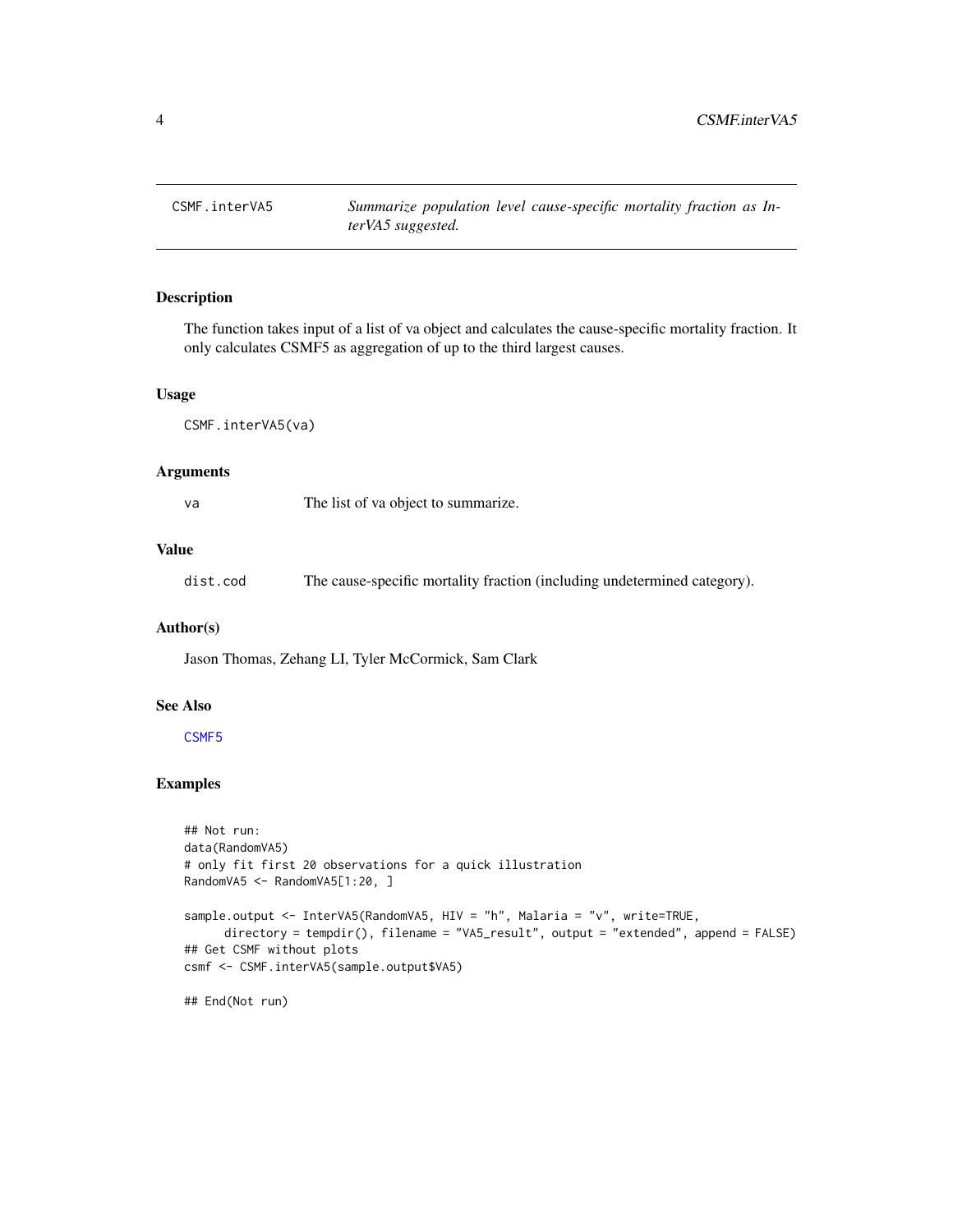<span id="page-4-1"></span><span id="page-4-0"></span>

The function takes input of a list of va object and produces a summary plot for the population distribution.

#### Usage

```
CSMF5(va, top.aggregate = NULL, InterVA.rule = FALSE, noplot = FALSE,
  type = "bar", top.plot = 10, min.prob = 0, ...)
```
# Arguments

| The list of va object to summarize.                                                                                                                                                                                                                                       |
|---------------------------------------------------------------------------------------------------------------------------------------------------------------------------------------------------------------------------------------------------------------------------|
| Integer indicating how many causes from the top need to go into summary. The<br>rest of the probabilities goes into an extra category "Undetermined". When<br>set to NULL, default is all causes to be considered. This is only used when<br>InterVA.rule set to "FALSE". |
| If it is set to "TRUE", only the top 3 causes reported by InterVA5 is calculated<br>into CSMF as in InterVA5. The rest of probabilities goes into an extra category<br>"Undetermined". Default set to "FALSE".                                                            |
| A logical value indicating whether the plot will be shown. If it is set to "TRUE",<br>only the CSMF will be returned.                                                                                                                                                     |
| An indicator of the type of chart to plot. "pie" for pie chart; "bar" for bar chart.                                                                                                                                                                                      |
| the maximum number of causes to plot in bar plot                                                                                                                                                                                                                          |
| The minimum probability that is to be plotted in bar chart, or to be labeled in<br>pie chart.                                                                                                                                                                             |
| Arguments to be passed to/from graphic function barplot, pie, and more graph-<br>ical paramters (see par). They will affect the main title, size and font of labels,<br>and the radius of the pie chart.                                                                  |
|                                                                                                                                                                                                                                                                           |

# Value

dist.cod The population probability of CODs.

# Author(s)

Jason Thomas, Zehang LI, Tyler McCormick, Sam Clark

# See Also

[CSMF.interVA5](#page-3-1)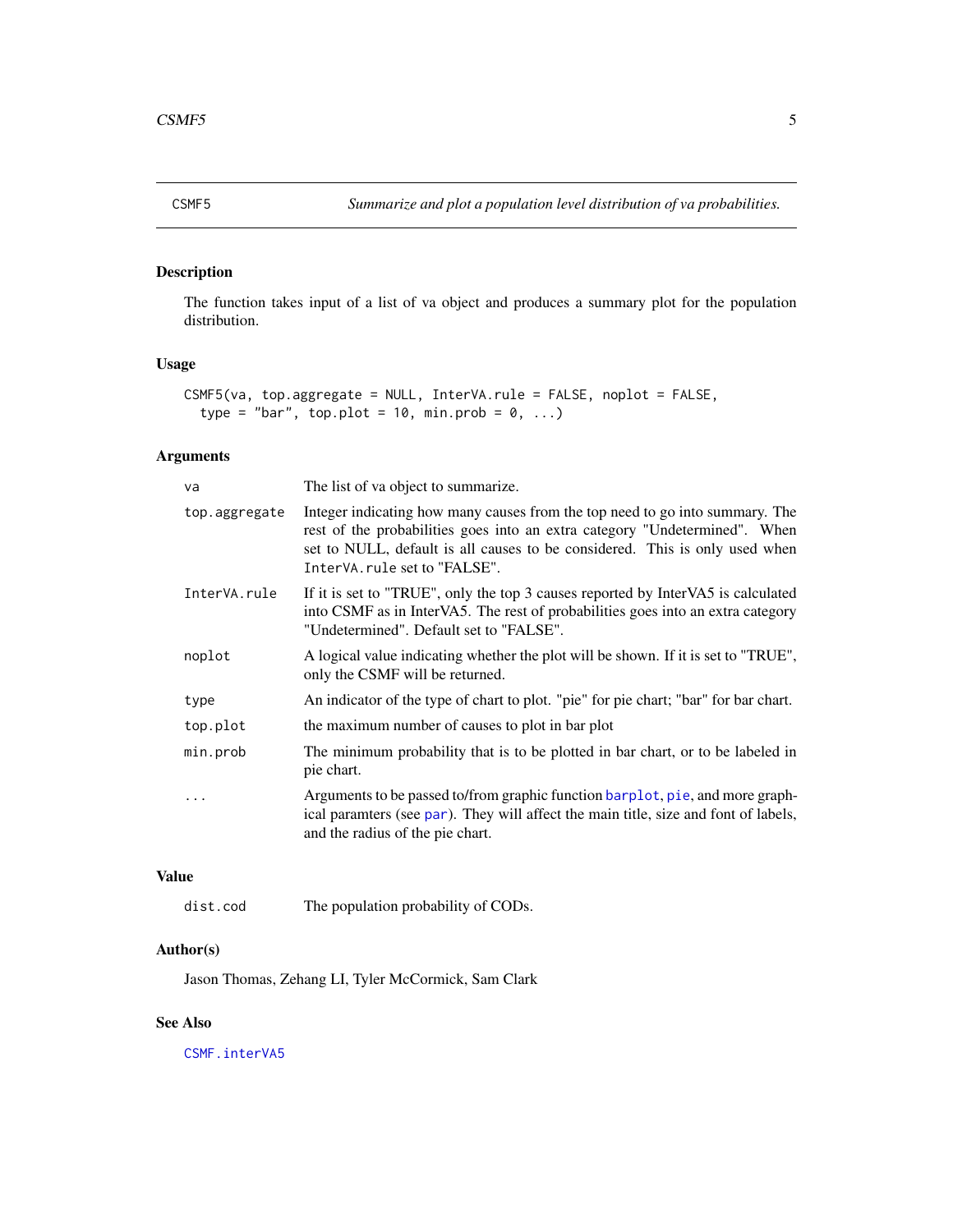# Examples

```
## Not run:
data(RandomVA5)
# only fit first 20 observations for a quick illustration
RandomVA5 <- RandomVA5[1:20, ]
sample.output <- InterVA5(RandomVA5, HIV = "h", Malaria = "v", write = FALSE,
      directory = tempdir(), filename = "VA5_result", output = "extended",
      append = FALSE)## Get CSMF by considering only top 3 causes reported by InterVA5.
## This is equivalent to using CSMF.interVA5() command Note that
## it's different from using all top 3 causses, since they may not
## all be reported
CSMF.summary <- CSMF5(sample.output, InterVA.rule = TRUE,
  noplot = TRUE)
## Population level summary using pie chart
CSMF.summary2 <- CSMF5(sample.output, type = "pie",
min.prob = 0.01, main = "population COD distribution using pie chart",
clockwise = FALSE, radius = 0.7, cex = 0.7, cex.main = 0.8)
## Population level summary using bar chart
CSMF.summary3 <- CSMF5(sample.output, type = "bar",
 min.prob = 0.01, main = "population COD distribution using bar chart",
 cex.mainloop = 1)CSMF.summary4 <- CSMF5(sample.output, type = "bar",
 top.plot = 5, main = "Top 5 population COD distribution",
 cex.mainloop = 1)## End(Not run)
```
DataCheck5 *Data cleaning for InterVA-5 algorithm*

#### Description

This function implements the data cleaning steps in the InterVA5 software.

#### Usage

```
DataCheck5(Input, id, probbaseV5, write)
```
#### Arguments

Input original data vector for one observation coded by 0 (absense), 1 (presence), and NA (missing).

<span id="page-5-0"></span>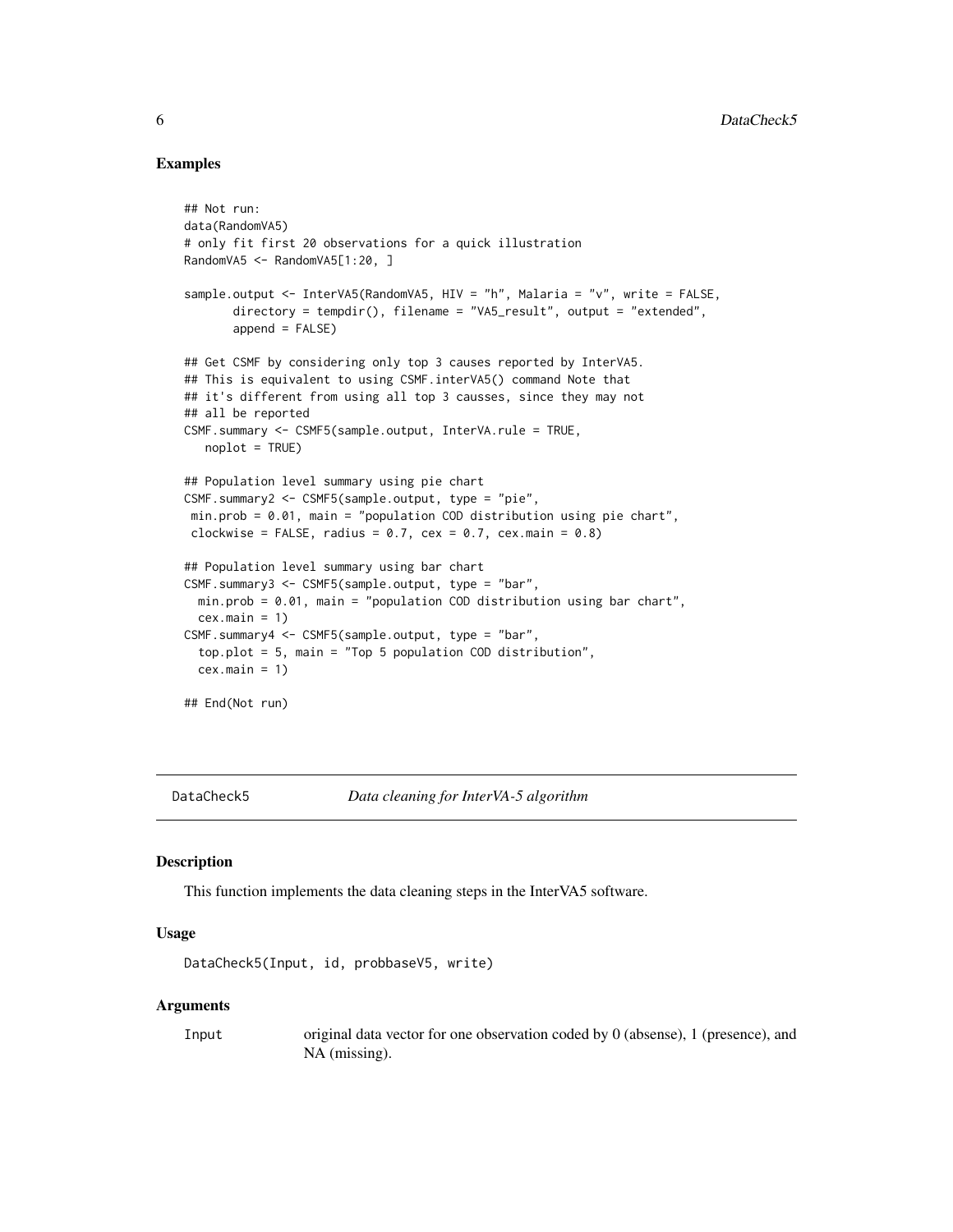#### <span id="page-6-0"></span>InterVA5 7

| id         | id for this observation               |
|------------|---------------------------------------|
| probbaseV5 | matrix of probbaseV5                  |
| write      | logical indicator of writing to file. |

### Value

| Output     | new data vector                   |
|------------|-----------------------------------|
| firstPass  | message for the first pass check  |
| secondPass | message for the second pass check |

#### Author(s)

Jason Thomas Zehang Li, Tyler McCormick, Sam Clark

### References

http://www.interva.net/

#### See Also

[InterVA5.plot](#page-9-1)

#### Examples

```
data(RandomVA5)
data(probbaseV5)
probbaseV5 <- as.matrix(probbaseV5)
RandomVA5 <- as.matrix(RandomVA5)
input <- as.character(RandomVA5[1, ])
input[which(toupper(input) == "N")] < - "0"input[which(toupper(input) == "Y")] <- "1"
input[which(input != "1" &amp; input != "0")] < -NAinput <- as.numeric(input)
output <- DataCheck5(Input=input, id="d1", probbaseV5=probbaseV5, write=TRUE)
```
InterVA5 *Provide InterVA5 analysis on the data input.*

#### Description

This function implements the algorithm in the InterVA5 software. It produces individual cause of death (COD) and population cause-specific mortality fractions. The output is saved in a .csv file specified by user. The calculation is based on the conditional and prior distribution of 61 CODs. The function can also save the full probability distibution of each individual to file. All information about each individual is saved to a va class object.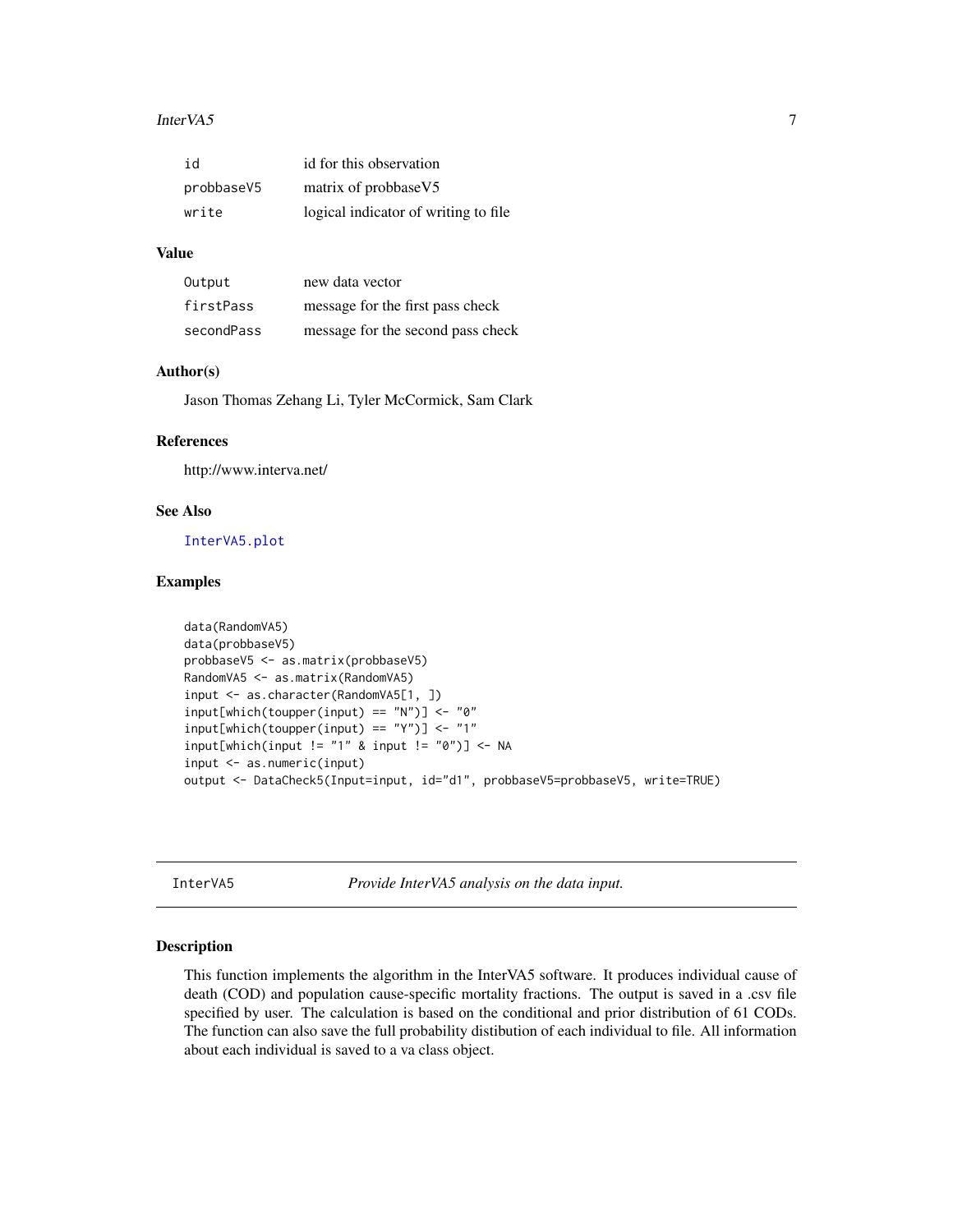# Usage

```
InterVA5(Input, HIV, Malaria, write = TRUE, directory = NULL,
 filename = "VA5_result", output = "classic", append = FALSE,
 groupcode = FALSE, ...)
```
# Arguments

| Input     | A matrix input, or data read from csv files in the same format as required by<br>InterVA5. Sample input is included as data(RandomVA5).                                                                                                                           |
|-----------|-------------------------------------------------------------------------------------------------------------------------------------------------------------------------------------------------------------------------------------------------------------------|
| HIV       | An indicator of the level of prevalence of HIV. The input should be one of the<br>following: "h"(high),"l"(low), or "v"(very low).                                                                                                                                |
| Malaria   | An indicator of the level of prevalence of Malaria. The input should be one of<br>the following: "h"(high)," $l$ "(low), or "v"(very low).                                                                                                                        |
| write     | A logical value indicating whether or not the output (including errors and warn-<br>ings) will be saved to file. If the value is set to TRUE, the user must also provide<br>a value for the parameter "directory".                                                |
| directory | The directory to store the output from InterVA5. It should either be an exist-<br>ing valid directory, or a new folder to be created. If no path is given and the<br>parameter for "write" is true, then the function stops and and error message is<br>produced. |
| filename  | The filename the user wish to save the output. No extension needed. The output<br>is in .csv format by default.                                                                                                                                                   |
| output    | "classic": The same deliminated output format as InterVA5; or "extended": de-<br>liminated output followed by full distribution of cause of death proability.                                                                                                     |
| append    | A logical value indicating whether or not the new output should be appended to<br>the existing file.                                                                                                                                                              |
| groupcode | A logical value indicating whether or not the group code will be included in the<br>output causes.                                                                                                                                                                |
| .         | not used                                                                                                                                                                                                                                                          |

# Details

Be careful if the input file does not match InterVA5 input format strictly. The function will run normally as long as the number of symptoms are correct. Any inconsistent symptom names will be printed in console as warning. If there is a wrong match of symptom from warning, please change the input to the correct order.

# Value

| TD.            | identifier from batch (input) file |
|----------------|------------------------------------|
| <b>MALPREV</b> | selected malaria prevalence        |
| <b>HIVPREV</b> | selected HIV prevalence            |
| PREGSTAT       | most likely pregnancy status       |
| PREGLIK        | likelihood of PREGSTAT             |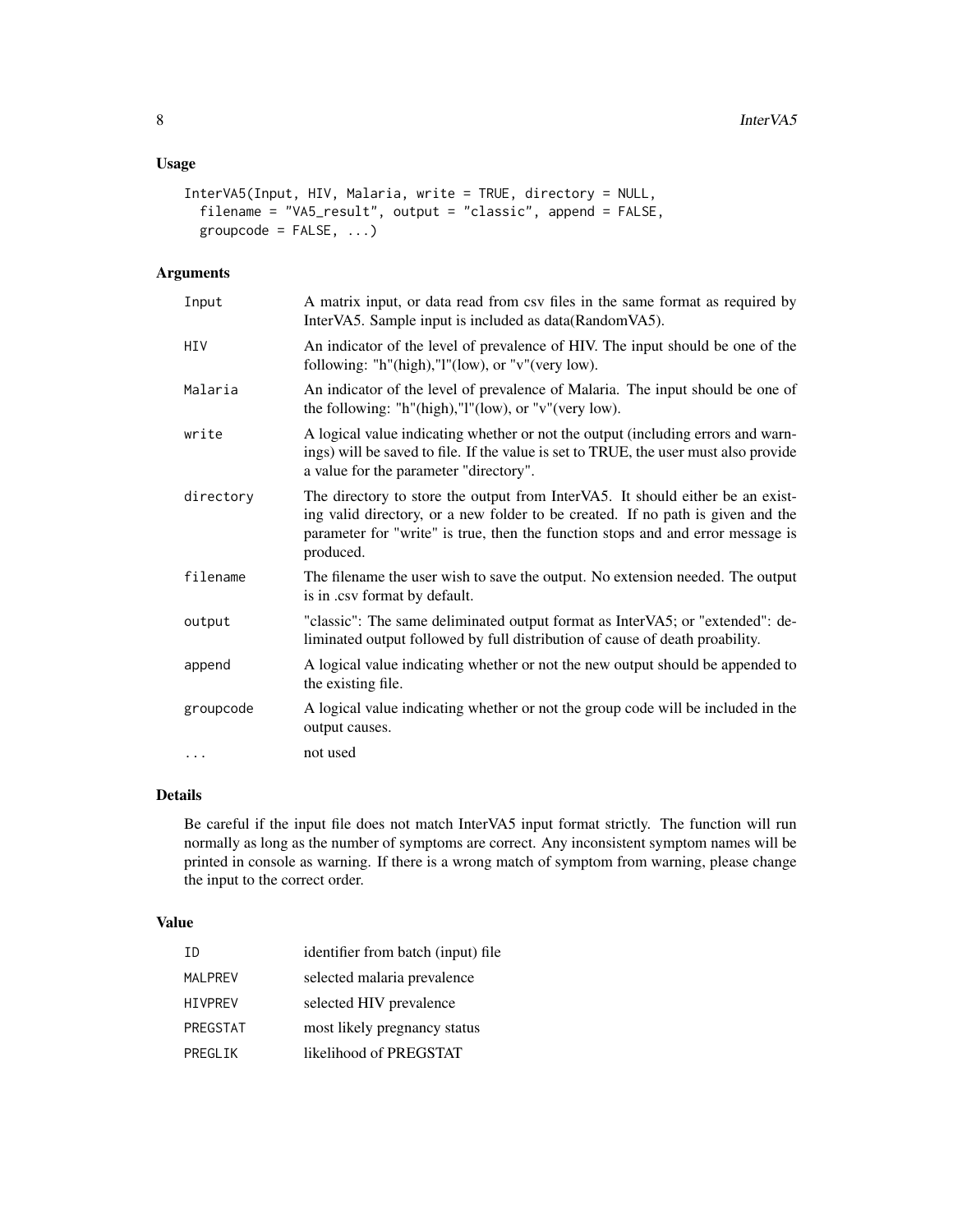#### <span id="page-8-0"></span>InterVA5 9

| PRMAT              | likelihood of maternal death          |
|--------------------|---------------------------------------|
| INDET              | indeterminate outcome                 |
| CAUSE1             | most likely cause                     |
| LIK1               | likelihood of 1st cause               |
| CAUSE <sub>2</sub> | second likely cause                   |
| LIK <sub>2</sub>   | likelihood of 2nd cause               |
| CAUSE3             | third likely cause                    |
| LIK3               | likelihood of 3rd cause               |
| wholeprob          | full distribution of causes of death  |
| COMCAT             | most likely circumstance of mortality |
| <b>COMNUM</b>      | likelihood of COMCAT                  |
| wholeprob          | full distribution of causes of death  |

#### Author(s)

Jason Thomas Zehang Li, Tyler McCormick, Sam Clark

#### References

http://www.interva.net/

# See Also

[InterVA5.plot](#page-9-1)

### Examples

```
data(RandomVA5)
# only fit first 5 observations for a quick illustration
RandomVA5 <- RandomVA5[1:5, ]
## to get easy-to-read version of causes of death make sure the column
## orders match interVA5 standard input this can be monitored by checking
## the warnings of column names
sample.output1 <- InterVA5(RandomVA5, HIV = "h", Malaria = "l", write=FALSE,
    directory = tempdir(), filename = "VA5_result", output = "extended", append = FALSE)
## Not run:
## to get causes of death with group code for further usage
sample.output2 <- InterVA5(RandomVA5, HIV = "h", Malaria = "l",
   write = FALSE, directory = tempdir(), filename = "VA5_result_wt_code", output = "classic",
   append = FALSE, groupcode = TRUE)
```
## End(Not run)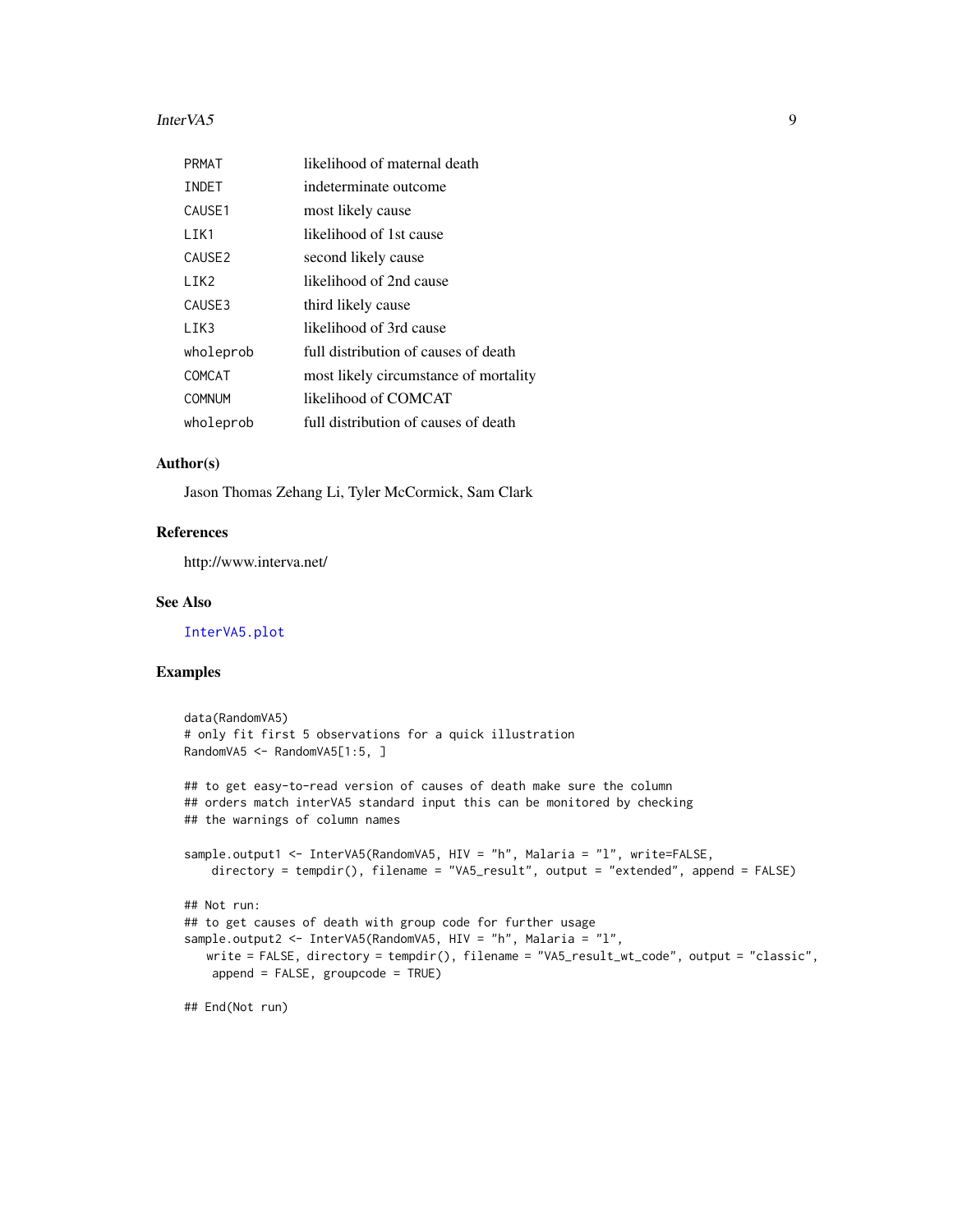<span id="page-9-1"></span><span id="page-9-0"></span>

The function takes an input of a single va object and produces a summary plot for it.

#### Usage

InterVA5.plot(va, type = "bar", min.prob =  $0.01, ...$ )

#### Arguments

| va        | A va object                                                                                                                                                                                              |
|-----------|----------------------------------------------------------------------------------------------------------------------------------------------------------------------------------------------------------|
| type      | An indicator of the type of chart to plot. "pie" for pie chart; "bar" for bar chart.                                                                                                                     |
| min.prob  | The minimum probability that is to be plotted in bar chart, or to be labeled in<br>pie chart.                                                                                                            |
| $\ddotsc$ | Arguments to be passed to/from graphic function barplot, pie, and more graph-<br>ical paramters (see par). They will affect the main title, size and font of labels,<br>and the radius of the pie chart. |

# See Also

[CSMF5](#page-4-1)

#### Examples

```
## Not run:
data(RandomVA5)
# only fit first 20 observations for a quick illustration
RandomVA5 <- RandomVA5[1:20, ]
#' sample.output <- InterVA5(RandomVA5, HIV = "h", Malaria = "v", write = FALSE,
    directory = tempdir(), filename = "VA5_result", output = "extended", append = FALSE)
## Individual level summary using pie chart
InterVA5.plot(sample.output$VA5[[3]], type = "pie", min.prob = 0.01,
    main = "1st sample VA analysis using pie chart", clockwise = FALSE,
    radius = 0.6, cex = 0.6, cex.main = 0.8)
## Individual level summary using bar chart
InterVA5.plot(sample.output$VA5[[3]], type = "bar", min.prob = 0.01,
   main = "2nd sample VA analysis using bar chart", cex.mainloop = 0.8)
## End(Not run)
```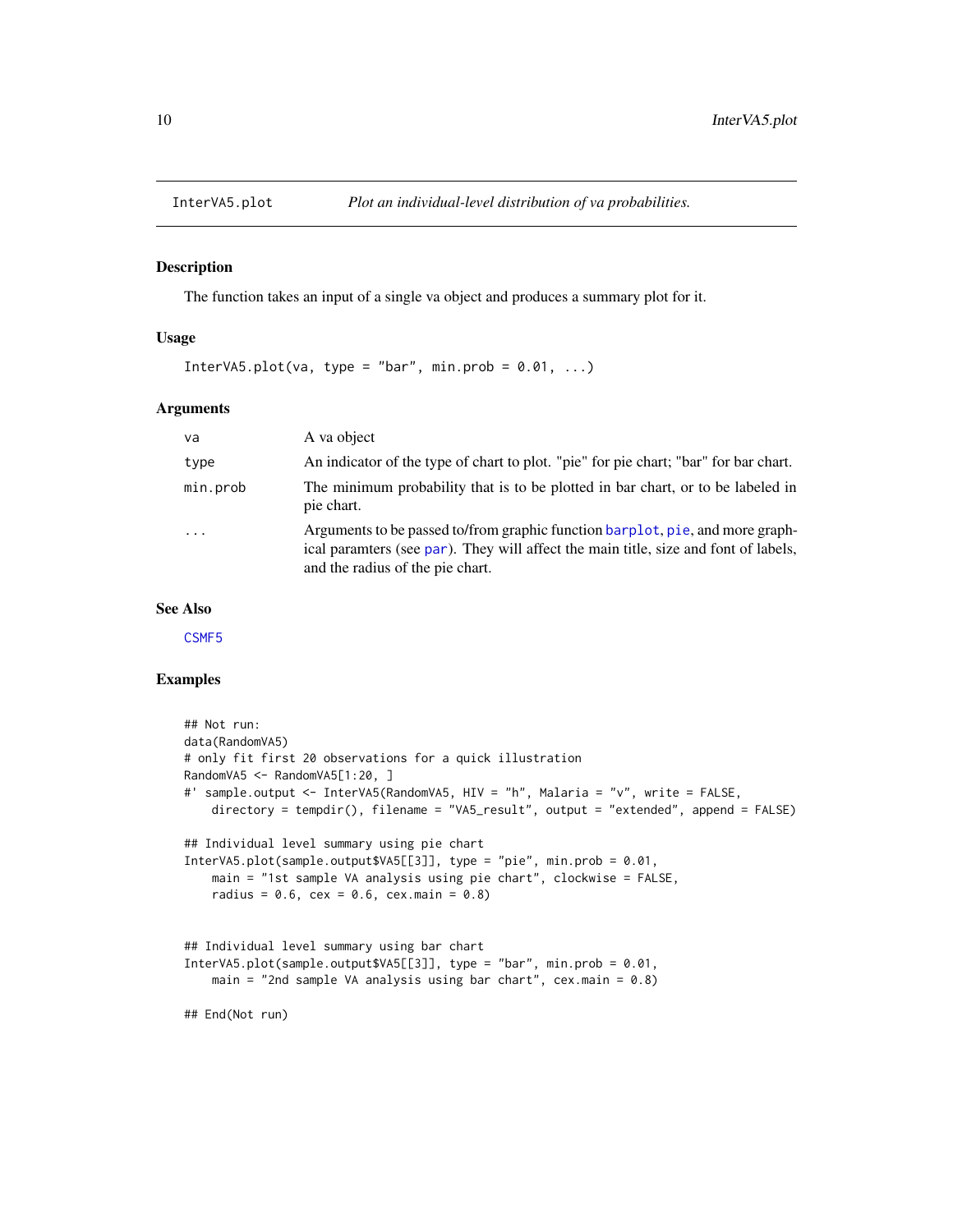<span id="page-10-0"></span>print.interVA5\_summary

*Print method for summary of the results obtained from InterVA5 algorithm*

# Description

This function prints the summary message of the fitted results.

#### Usage

## S3 method for class 'interVA5\_summary'  $print(x, \ldots)$ 

# Arguments

| X                       | summary of InterVA5 results |
|-------------------------|-----------------------------|
| $\cdot$ $\cdot$ $\cdot$ | not used                    |

probbaseV5 *Conditional probability of InterVA5*

# Description

This is the table of conditional probabilities of symptoms given CODs, along with prior probabilities in the first row. The values are from InterVA-5

# Format

A data frame with 354 observations on 87 variables. The first row contains observations corresponding to prior probabilities; while the subsequent observations (rows 2 - 354) are the conditional probabilities.

# Examples

data(probbaseV5)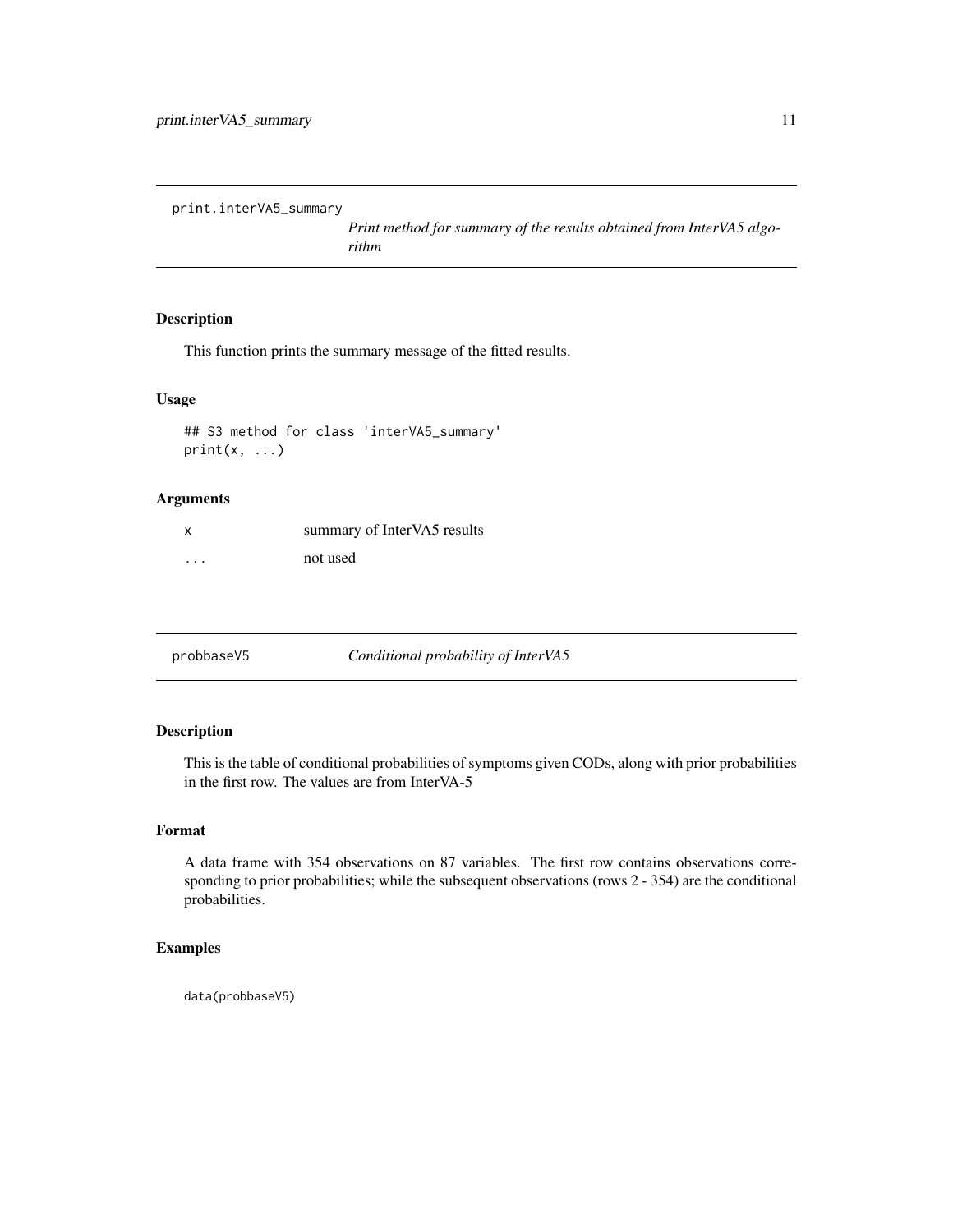<span id="page-11-0"></span>

This is a dataset consisting of 200 arbitrary sample input deaths in the acceptable format of InterVA5. Any dataset that needs to be analyzed by this package should be in the same format. The order of the input fields must not be changed.

# Format

200 arbitrary input records.

#### Examples

data(RandomVA5)

summary.interVA5 *Summary of the results obtained from InterVA5 algorithm*

# Description

This function prints the summary message of the fitted results.

#### Usage

```
## S3 method for class 'interVA5'
summary(object, top = 5, id = NULL,
  InterVA.rule = TRUE, ...)
```
# Arguments

| object       | fitted object from InterVA5()                                                                                                                                                                                 |  |
|--------------|---------------------------------------------------------------------------------------------------------------------------------------------------------------------------------------------------------------|--|
| top          | number of top CSMF to show                                                                                                                                                                                    |  |
| id           | the ID of a specific death to show                                                                                                                                                                            |  |
| InterVA.rule | If it is set to "TRUE", only the top 3 causes reported by InterVA5 is calculated<br>into CSMF as in InterVA5. The rest of probabilities goes into an extra category<br>"Undetermined". Default set to "TRUE". |  |
| $\cdots$     | not used                                                                                                                                                                                                      |  |

# References

http://www.interva.net/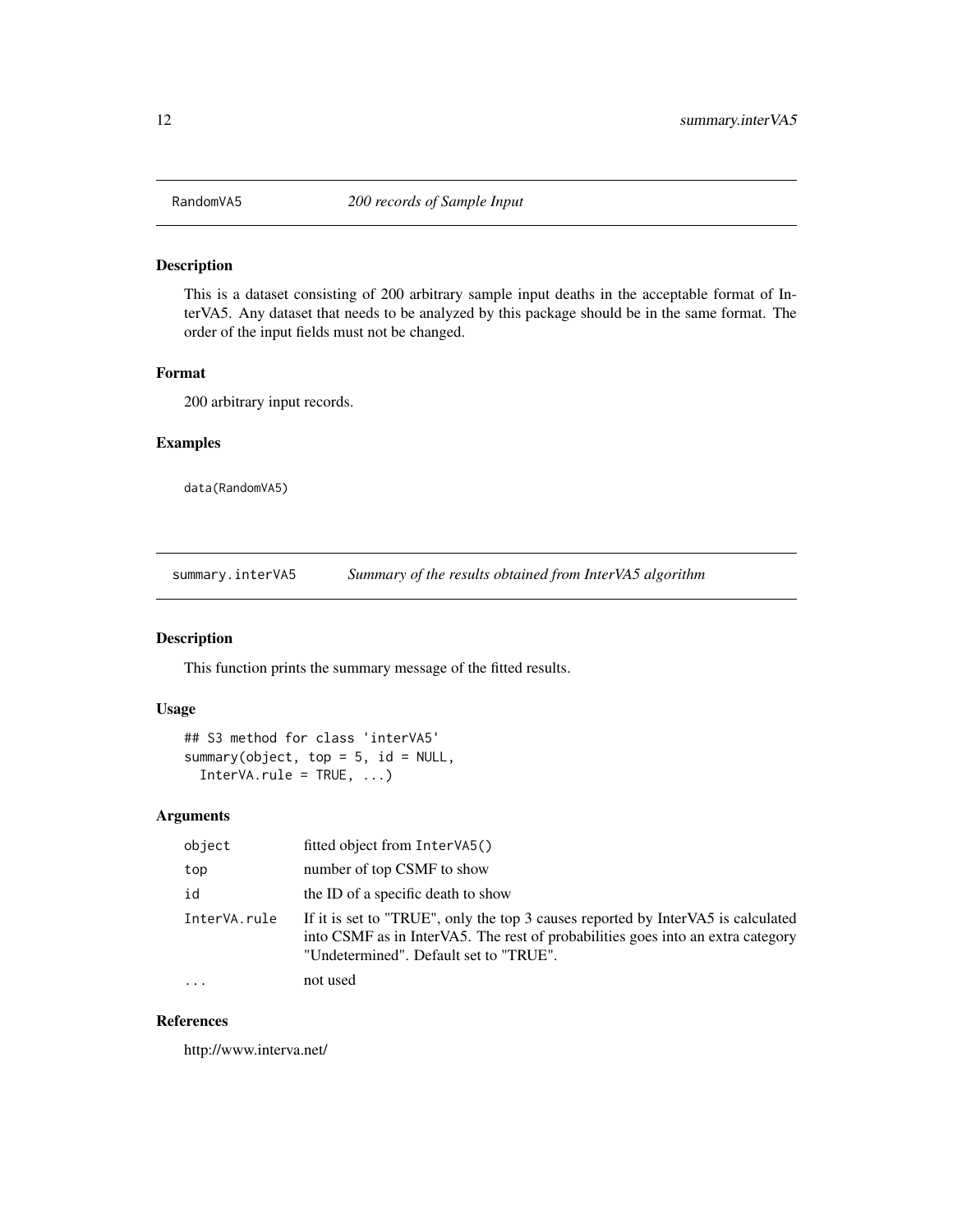# summary.interVA5 13

# Examples

```
## Not run:
data(RandomVA5)
# only fit first 20 observations for a quick illustration
RandomVA5 <- RandomVA5[1:20, ]
## to get easy-to-read version of causes of death make sure the column
## orders match interVA5 standard input this can be monitored by checking
## the warnings of column names
sample.output1 <- InterVA5(RandomVA5, HIV = "h", Malaria = "l",
    write = FALSE, directory = tempdir(), filename = "VA5_result",
    output = "extended", append = FALSE)
summary(sample.output1)
summary(sample.output1, top = 10)
summary(sample.output1, id = "sample3")
## End(Not run)
```